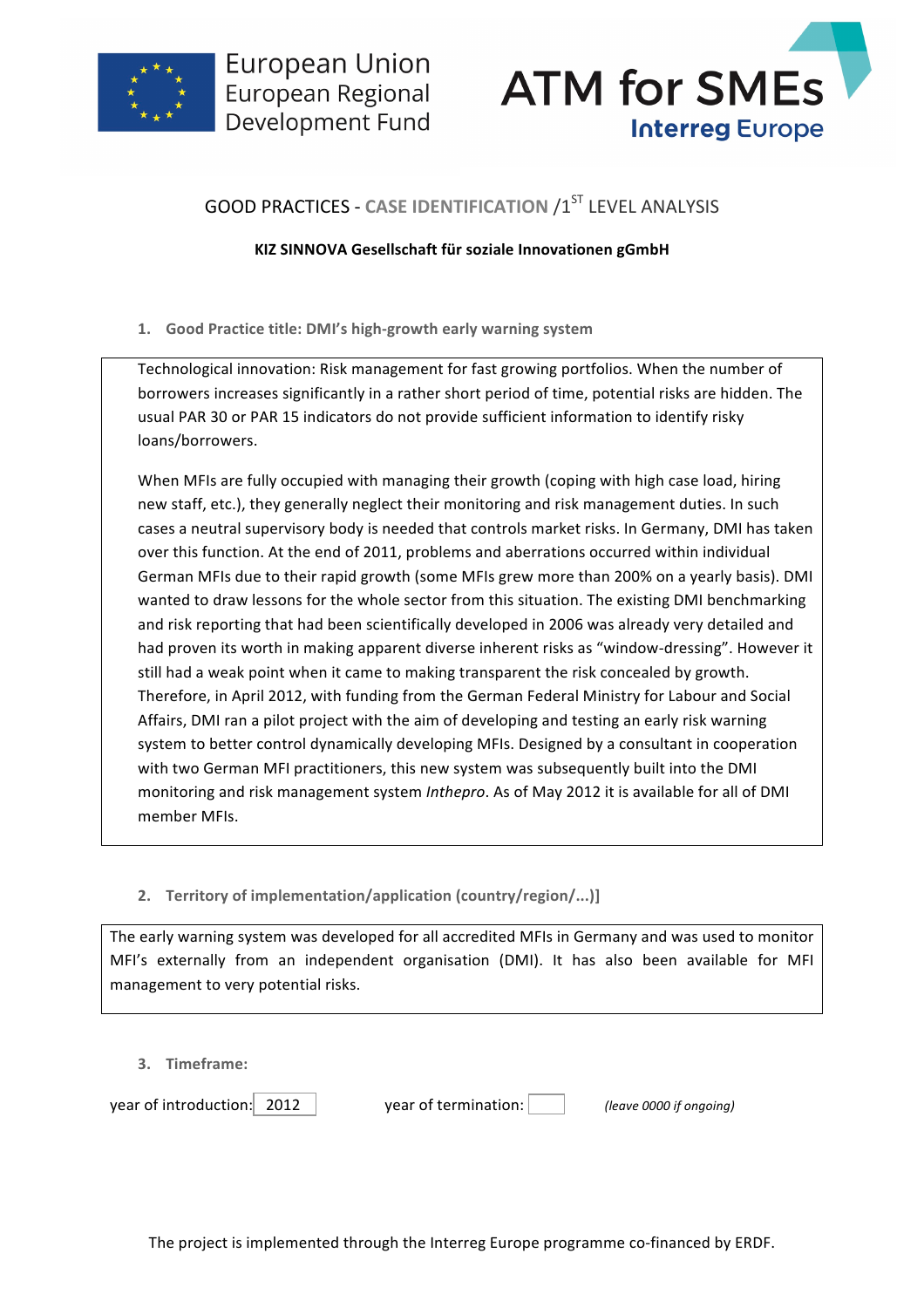



**4.** Brief description of the promoting organization:

DMI is the umbrella organisation of German MFIs. It's main task is to assure quality of the whole microfinance system and support MFIs with dedicated services, such as training, quality management, risk management, software, reporting etc. KIZ supports entrepreneurs setting up their own businesses with a focus on inclusive entrepreneurship. From the very beginning it was clear that in order establish a sustainable and scalable microfinance system in Germany technology is essential for efficient processes.

**5.** Main objective of the initiative:

Sustainability is one of the most important issues for MFIs. The greatest risk for German MFIs is the risk of defaults, since they have to cover 20% of the first loss of their portfolio from their own resources.

The high-growth early risk warning system has become an essential part of the German microfinance sector: (i) it can be used by all DMI members via the DMI Inthepro MIS provided by DMI for free; (ii) it has been included into the DMI accreditation and reaccreditation procedure. From a strictly costperspective, the system is sustainable. The cost of development and testing amounted to a total sum of approximately 6,000 euro. This means the project was covered financially after one single loan was prevented from defaulting with its help (the average loan amount in Germany is 6,000 euro). Finally, the system is also highly beneficial from an MFI point of view. A study carried out by DMI in 2012 on processing costs showed that an MFI's total revenue for an average microloan of 6,000 euro amounts to a maximum of 1,000 euro. This means a German MFI needs to disburse six or seven loans in order to recover the revenue of only one defaulted 5,000 euro-loan.

**6.** Brief explanation of the initiative:

Due to its simple formula and relatively low costs, the early warning system can be easily adapted to other microfinance markets. It can be used by individual MFIs and programmed into their MIS system and/or operated by a national microfinance umbrella network or fund manager through a national IT platform. An essential pre-condition is the availability of reliable and complete data, which can be a challenging task, especially if there are several partners cooperating in the system such as in Germany. To sum up, there are three main tasks to replicate the system successfully:

**7.** Target group and measures to involve the target group: